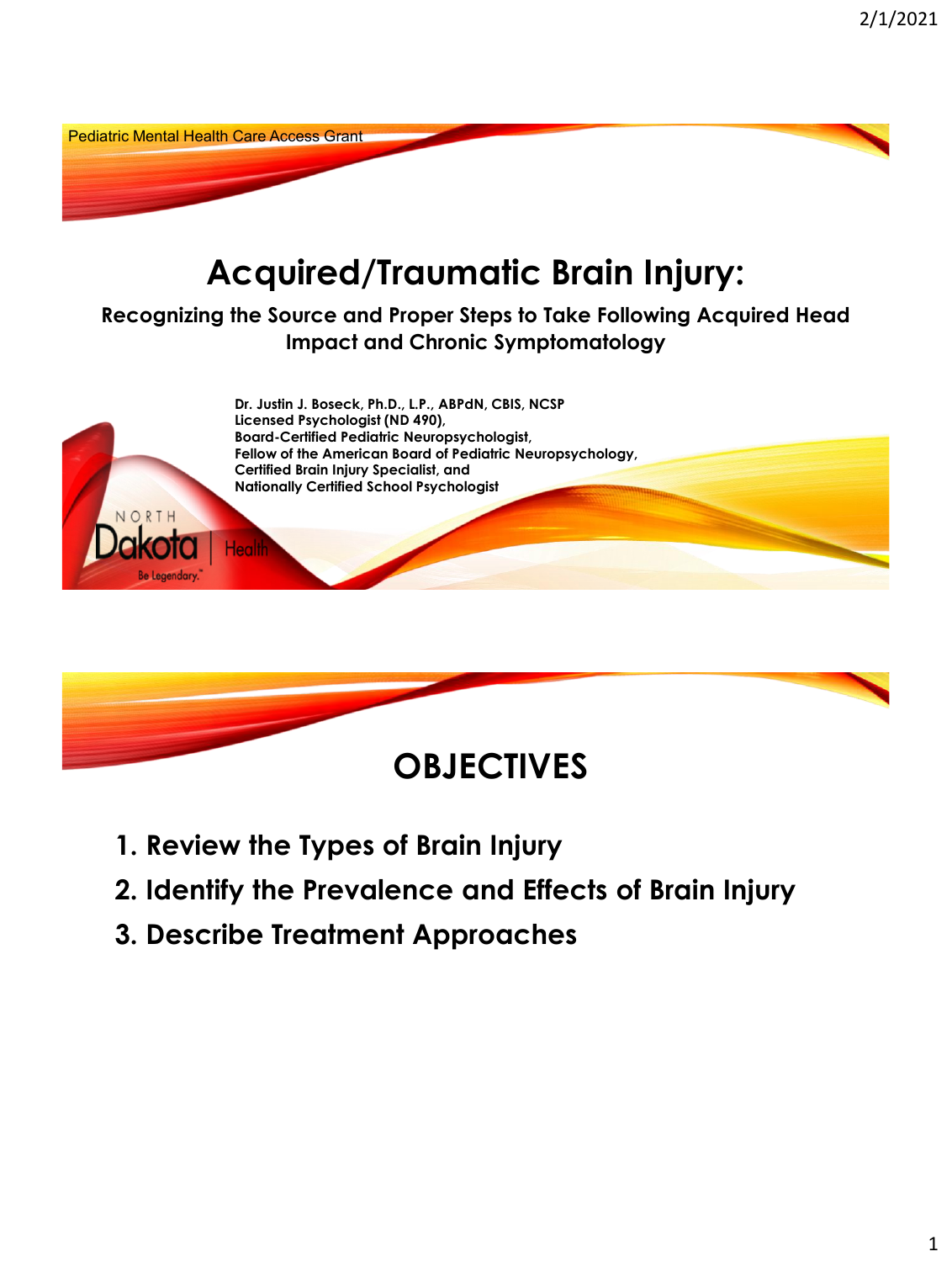2/1/2021

# **TYPES OF BRAIN INJURY**





### **Acquired Brain Injury**

#### **Non-Traumatic Brain Injury Traumatic Brain Injury Open Brain Injury Closed Brain Injury**

- 1. Anoxia
- 
- 
- 4. Tremors 3. Falls 3. Falls 3. Falls
- 5. Metabolic Disorders **4. Abuse** 4. Abuse
- 
- 
- -
	-
- 2. Infections 2. Infections 1. Penetrating 1. Internal Pressure & Sheering
- 3. Strokes 2. Assaults 2. Assaults
	- -
	- 5. Surgery 5. Accident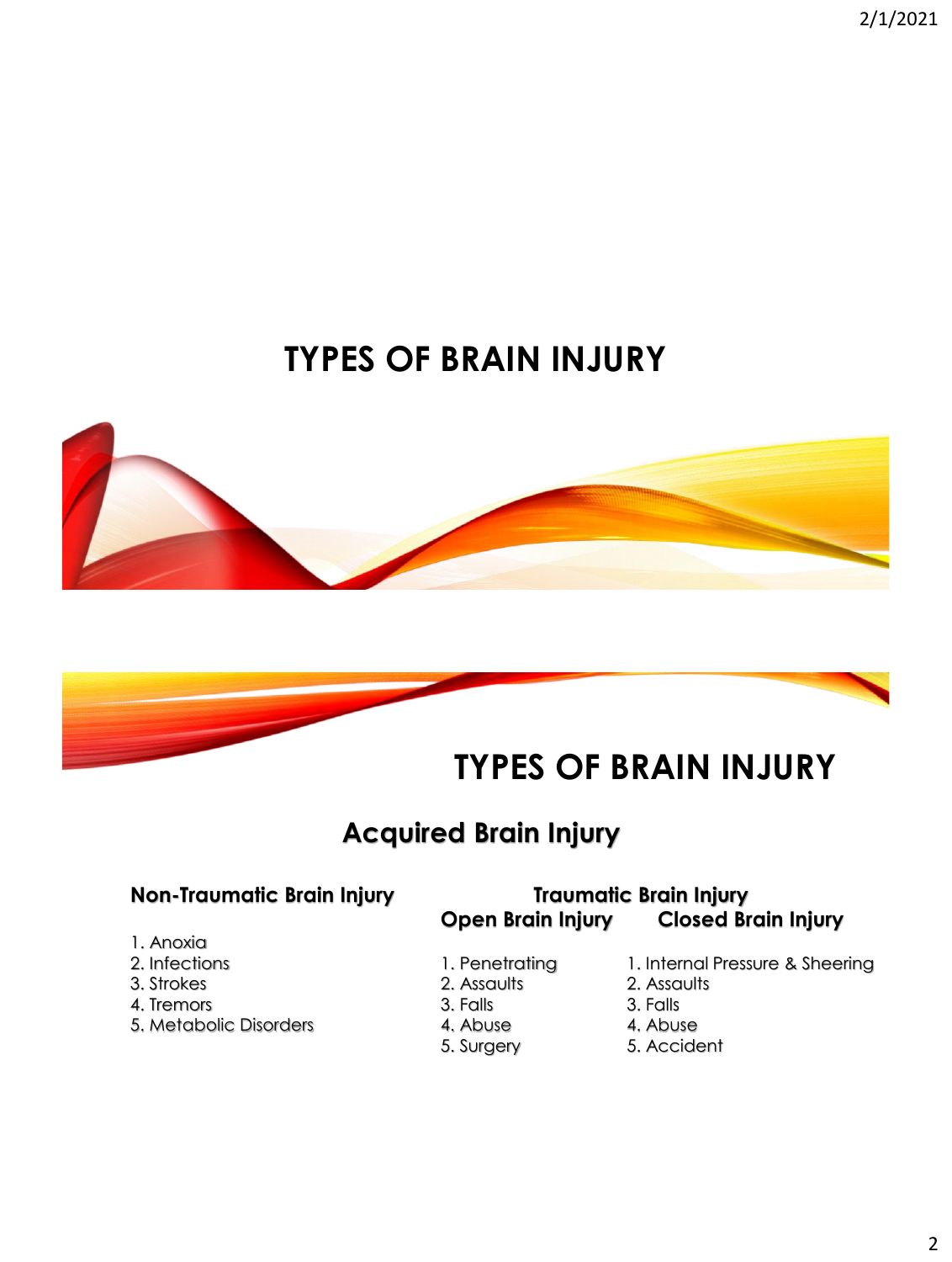### **TYPES OF BRAIN INJURY**

### **Acquired Brain Injury**

- **An injury to the brain that has occurred after birth and is not hereditary, congenital, or degenerative.**
- **The injury commonly results in a change in:**
	- **Neuronal activity**
		- **Which affects neurons in the following ways:**
			- **Physical integrity**
			- **Metabolic activity**
			- **Functional ability**
- **The term does not refer to brain injuries induced by birth trauma**



#### **Traumatic Brain Injury**

- **A TBI is an insult to the brain**
- **Not of a degenerative or congenital nature**
- **Caused by an external physical force**
- **That may produce a diminished or altered state of consciousness**
- **Results in an impairment of cognitive abilities and/or physical functioning.**
- **May also result in a disturbance of behavioral or emotional functioning**
- **These effects may be either temporary or permanent and cause partial or total functional disability**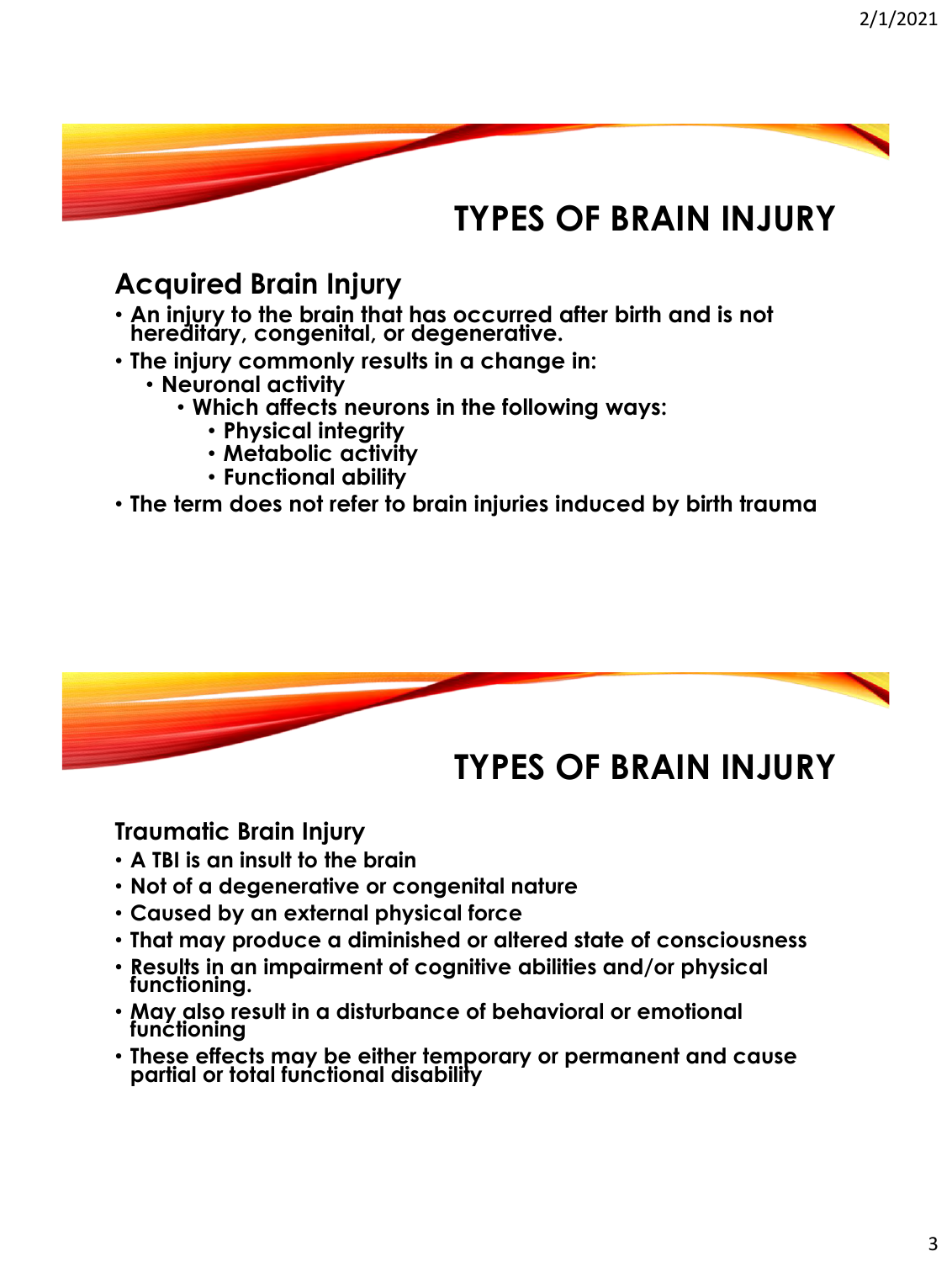### **TYPES OF BRAIN INJURY**

#### **Traumatic Brain Injury**

- **Tumors**
- **Blood Clots**
- **Strokes**
- **Seizures**
- **Toxic Exposure (substance abuse, lead, inhalants, etc.)**
- **Infections (encephalitis, meningitis, etc.)**
- **Metabolic Disorders (insulin shock, diabetic coma, liver and kidney disease, etc.)**
- **Neurotoxic Poisoning (airway obstruction, strangulation, drowning, etc.)**
- **Lack of oxygen to the brain (anoxia)**

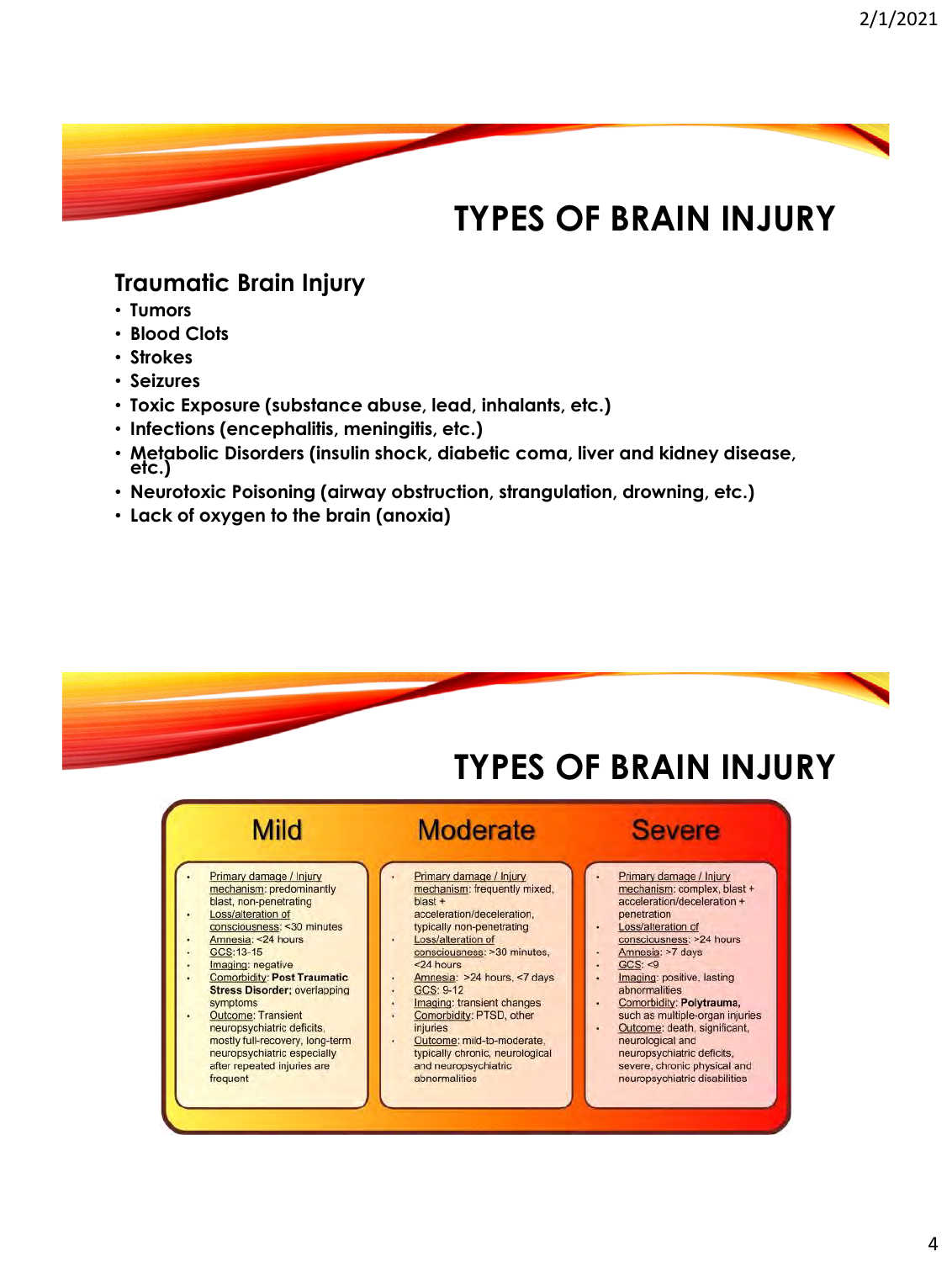





#### **Post-Concussion Syndrome**

- **It is estimated that 10% of individuals with a head injury will have persistent symptoms** 
	- **Problems with:**
		- **Attention**
		- **Memory**
		- **Fatigue**
		- **Sleep**
		- **Headache**
		- **Dizziness**
		- **Irritability**
		- **Changes in Mood and Personality**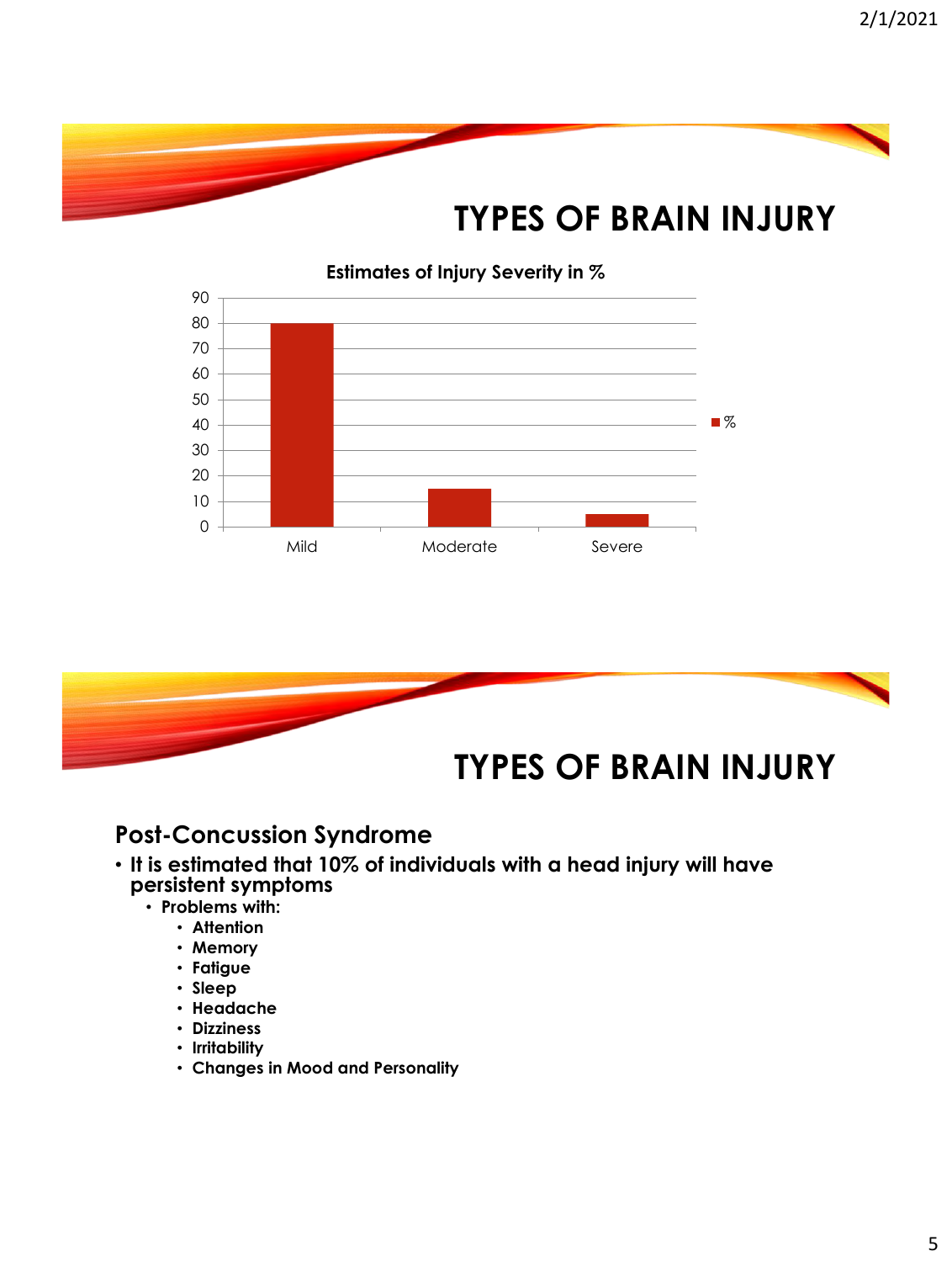## **TYPES OF BRAIN INJURY**

#### **Second Impact Syndrome**

- **Second Impact Syndrome (SIS) can occur when an individual sustains an initial head injury and then sustains a second injury before symptoms from the first have fully resolved**
- **May occur due to diffuse cerebral swelling or subdural hematoma**
- **The second injury could occur minutes, days, or weeks after the initial injury and can be:**
	- **Fatal**
	- **Result in Severe Disability**
	- **Long-term neurological, neuropsychological, and/or psychiatric consequences**



#### **Chronic Traumatic Encephalopathy (CTE)**

- **Repeated head injury**
- **Progressive degenerative disease**
- **Researchers have reported that symptoms appear to be similar to Alzheimer's Disease**
- **Other researchers indicate that CTS is a unique build-up of abnormal Tau Proteins and tangles in neurons**
- **Has been diagnosed after death in athletes with a history of multiple head injuries**
- **These effects could occur within months to years after the trauma**
- **Individuals with CTE may show symptoms of:**
	- **Dementia – memory loss**
	- **Aggression**
	- **Confusion**
	- **depression**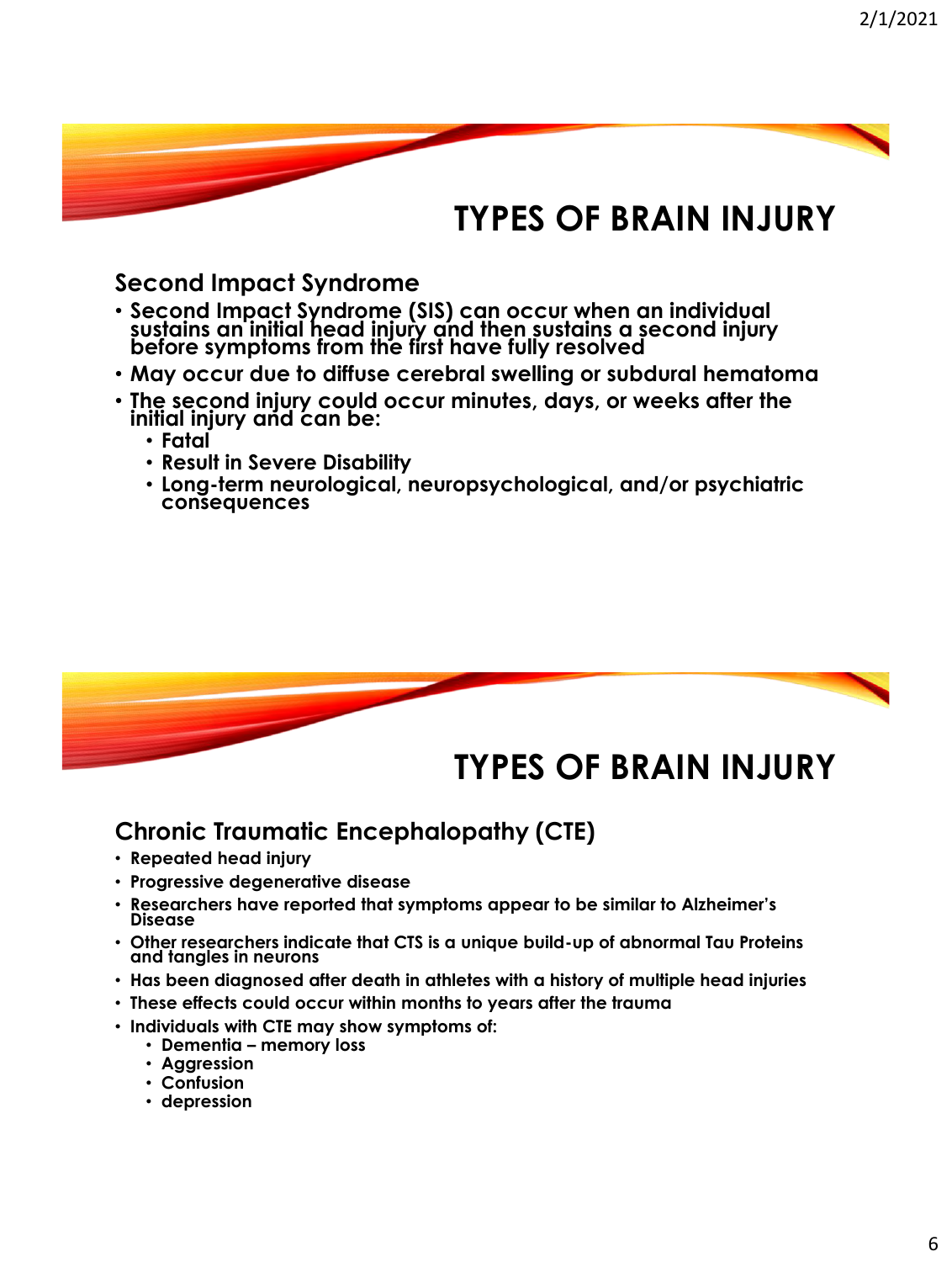2/1/2021

### **PREVALENCE OF BRAIN INJURY**





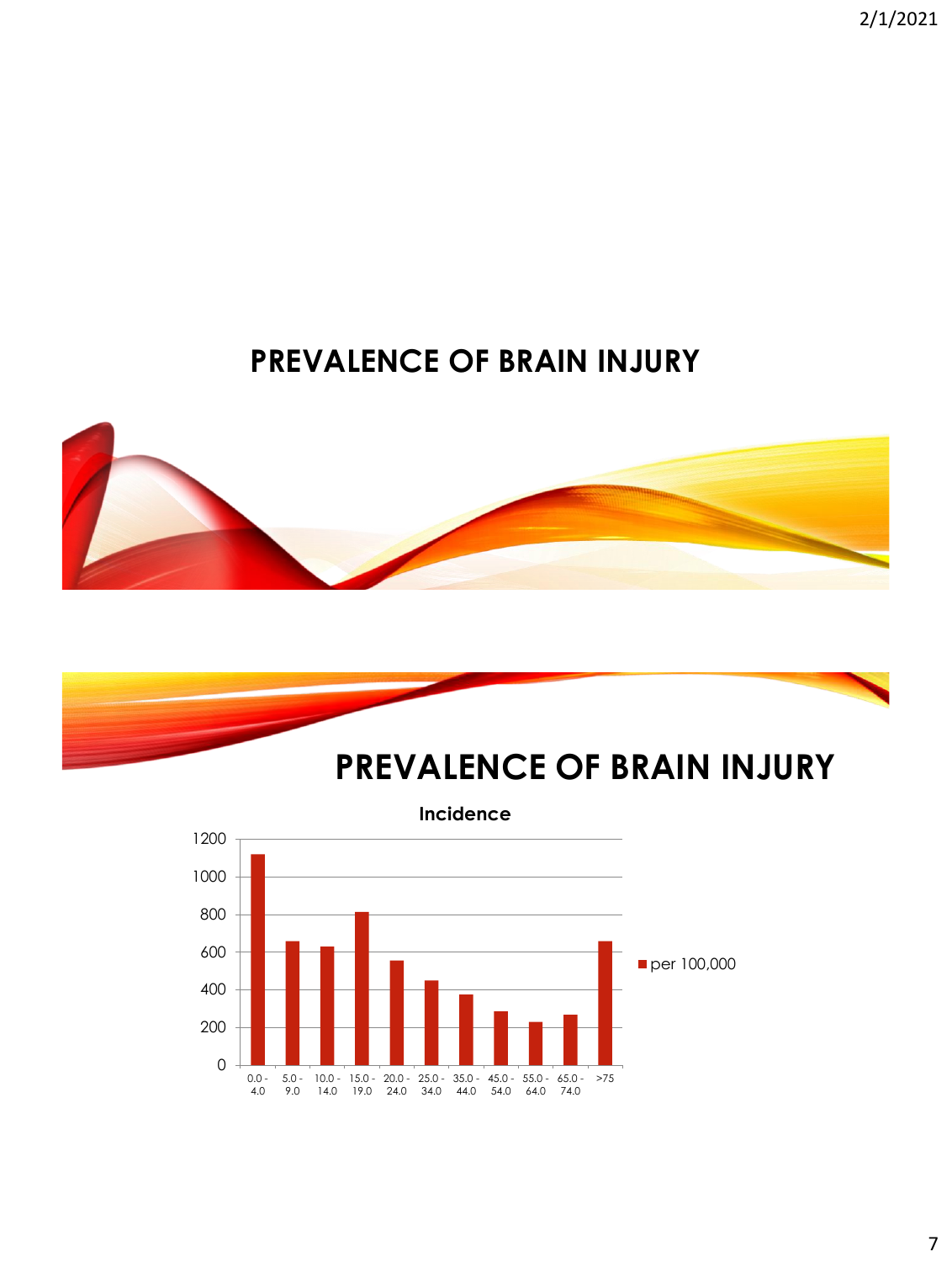



### **PREVALENCE OF BRAIN INJURY**

- **An estimated 10 million Americans are affected by ABI per year**
- **This makes brain injury the second most prevalent injury and disability in the United States**
- **Every 23 seconds one person in the U.S. sustains a TBI**
- **More than 50,000 people die every year as a result of TBI**
- **235,000 people are hospitalized each year with TBI**
- **80k-90k Americans experience the onset of a long-term disability following TBI each year**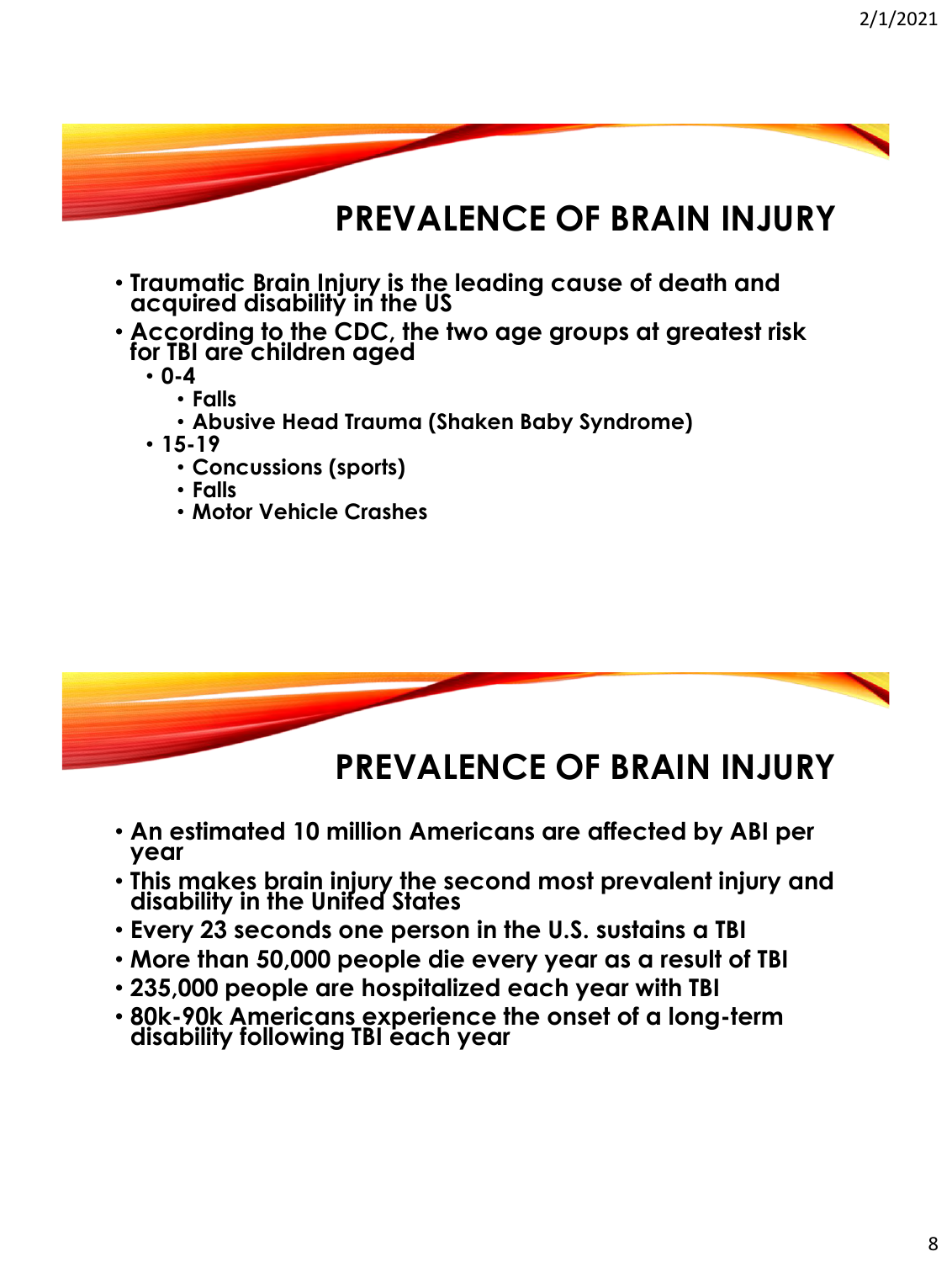2/1/2021

# **EFFECTS OF BRAIN INJURY**





• **A widely held belief is that children's brains are resilient and the best time to have a brain injury is early in life**

#### **\*HOWEVER\***

- **Young children are just as, if not more, vulnerable to the effects of brain injury than those that are injured later**
- **The prognosis for acquiring new skills is worse the younger the child is at the time of the brain injury**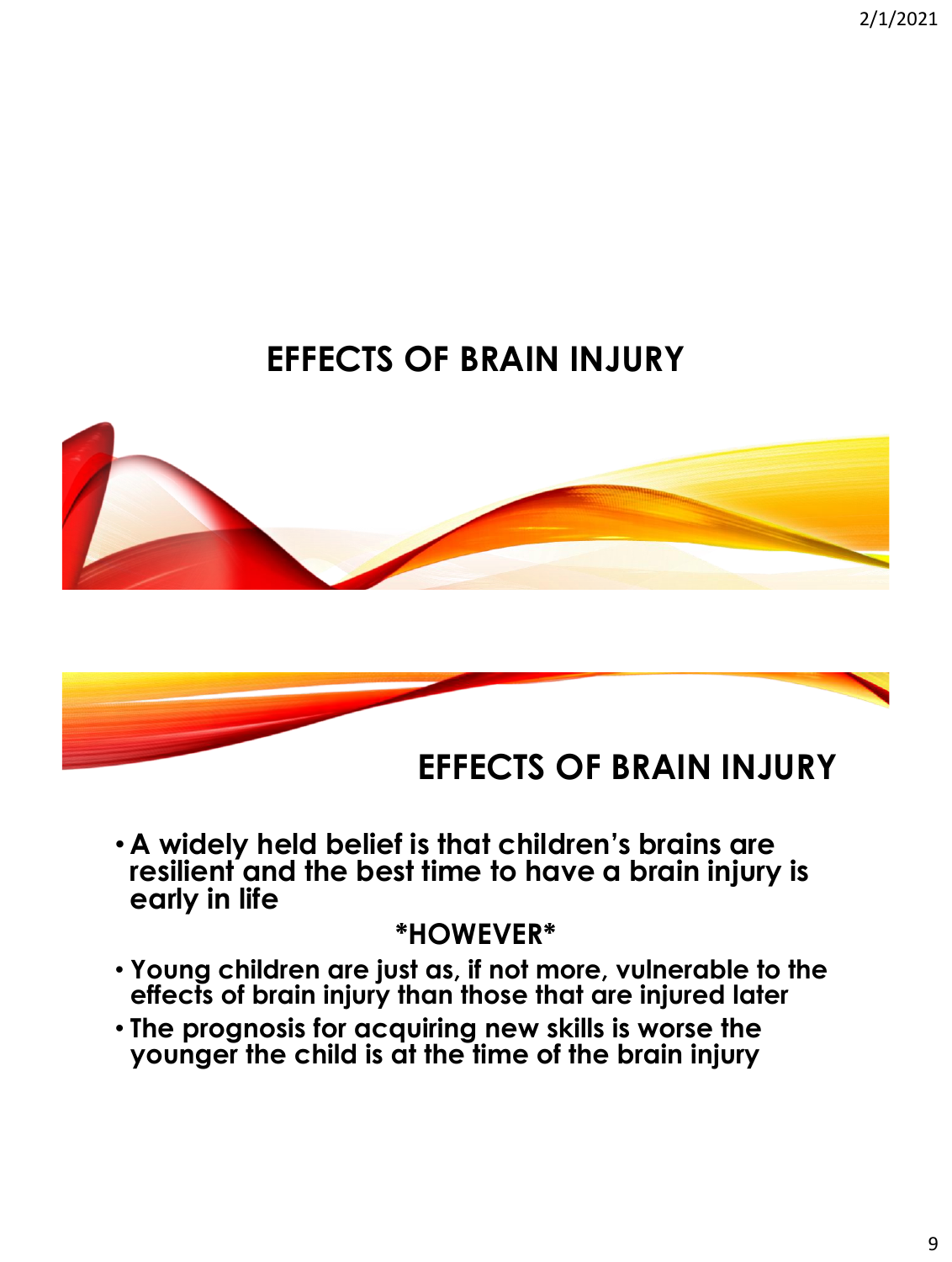### **EFFECTS OF BRAIN INJURY**

- **The effects of a brain injury early in life may not be recognized until later in life due to the areas of the brain that are impacted not being used until later in life**
	- **Less is expected of children early in life**
		- **Therefore, the effects of their injury may not be recognized or misinterpreted**
	- **Frontal lobe injury – executive functioning skills not being used until childhood/adolescence**
	- **Children with early brain injuries may be mislabeled later in life as having other types of learning, behavior, or emotional challenges**



- **Birth to 3 years:** 
	- **Language acquisition**
	- **Refinements in sensory and motor systems**
	- **Regulation of sleep-wake patterns**
	- **Begin to understand cause-effect relationships**
	- **Emotionally egocentric**
	- **Symbiotic relationships with caregivers**
- **Behaviors after TBI:**
	- **Quick shifts from one emotion or state to another**
	- **Impulsivity**
	- **Use of primitive behaviors (biting, hitting, etc.)**
	- **Lack of self-awareness**
	- **Inability to self-regulate behaviors**
	- **Lack of responsiveness to others**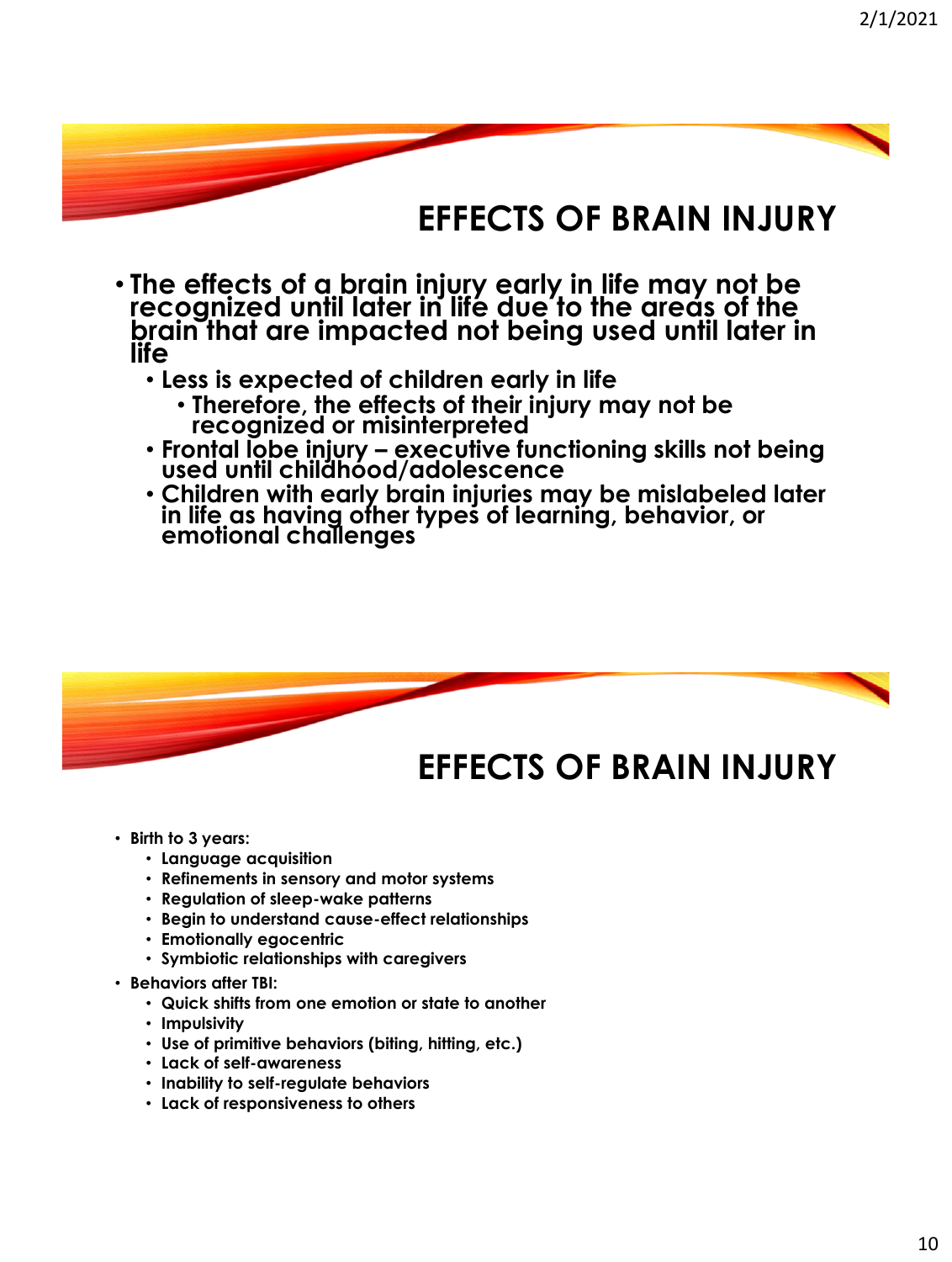# **EFFECTS OF BRAIN INJURY**

- **Pre-School (3 to 6 Years):**
	- **Very basic understanding of cause-and-effect relationships**
	- **Developing ability to think before acting**
	- **Focuses on one aspect of the situation at a time**
	- **Emotional focus is on control and mastery**
	- **Concrete and rigid thinking**
- **Behaviors after TBI:**
	- **Temper tantrums**
	- **High emotionality**
	- **Impulsivity**
	- **Primitive behaviors (biting, hitting, etc.)**
	- **Lack of concern for danger and safety**
	- **Resistance to influence or direction from parents**



- **Elementary (6 to 12 years):** 
	- **Robust understanding of cause-and-effect relationships**
	- **Ready to learn academic skills**
	- **Focus on effort as important**
	- **Recognize intention of acts as important**
- **Developmental Disruptions Following Brain Injury (6 to 12 years):**
	- **Disruption in reading, spelling, math skills**
	- **Poor performance despite hard work**
	- **School failure/avoidance**
	- **Behavior problems during unstructured times**
	- **Depression, social isolation or withdrawal from peers**
	- **Sleep disturbance**
	- **Fatigue**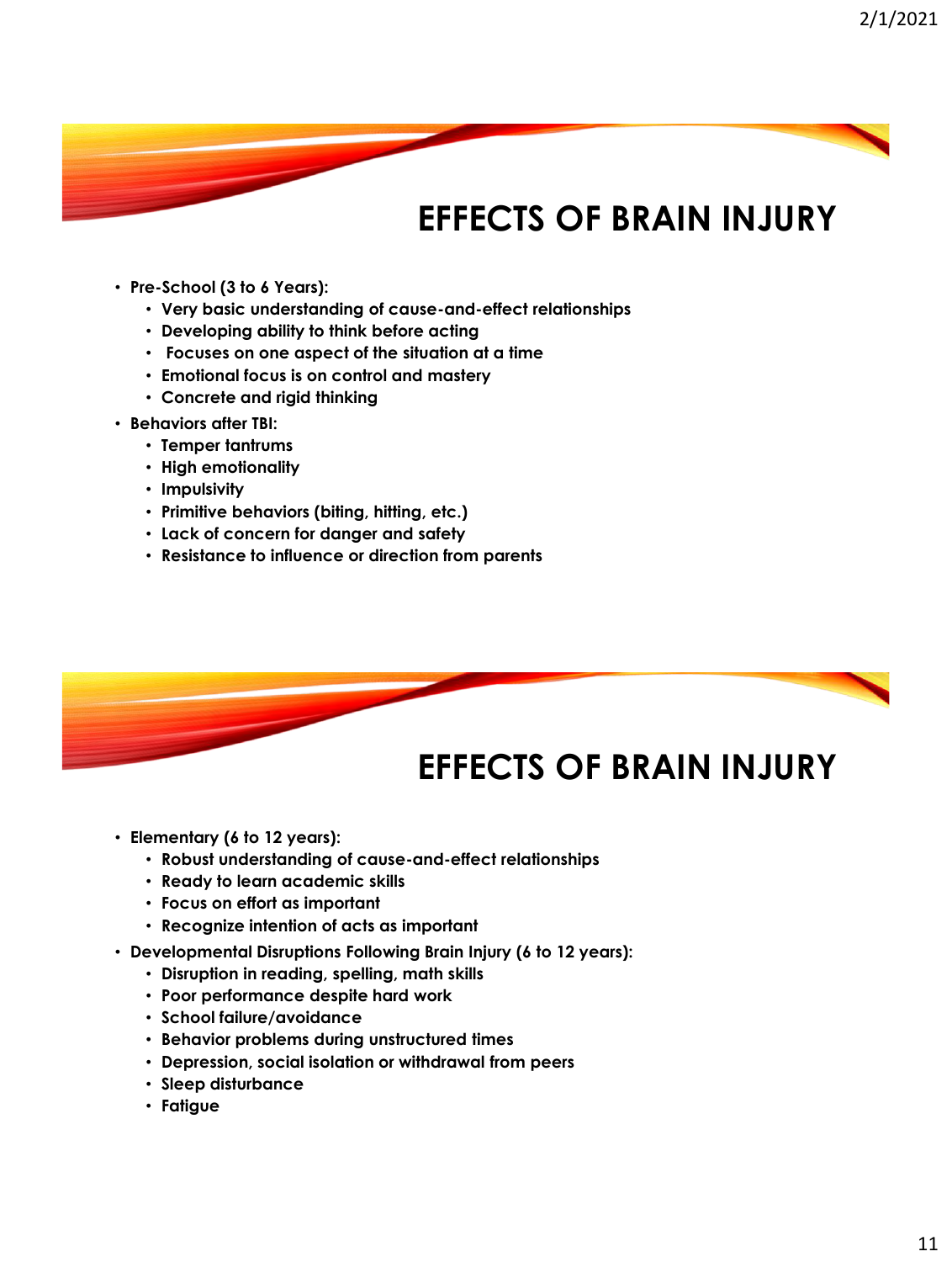# **EFFECTS OF BRAIN INJURY**

**Early Adolescence (12 to 16 years):** 

- **Considers three or more dimensions simultaneously**
- **Abstract reasoning**
- **Increasing autonomy**
- **Beginning identity development**
- **Social stereotyping**
- **Responsibility: able to care for self, babysit, perform jobs for pay**

**Developmental Disruptions Following Brain Injury (12 to 16 years):**

- **Unevenness in cognitive profile**
- **New learning deficits**
- **Slower rate of processing**
- **Difficulty organizing complex tasks over time**
- **Judgment and reasoning difficulties**
- **Increased "frustration" response**
- **Depression and/or fatigue**



### **EFFECTS OF BRAIN INJURY**

**Late Adolescence (16 to 19 years):** 

- **Complex reasoning and judgment**
- **Ability to plan and execute complex projects over time**
- **Solid sense of own identity based on positive identifications u**
- **Capacity for altruism**

**Developmental Disruptions Following Brain Injury (16 to 19 years):**

- **New learning deficits (e.g., memory for numbers)**
- **Mental processing speed deficits**
- **Inability to organize complex tasks**
- **Conflict between specific challenges and career goals**
- **Interference in developmental drive toward independence/separation**
- **Social awkwardness**
- **Fatigue and/or Depression**
- **Defensiveness regarding emotional/cognitive problems**
- **Body image/social image**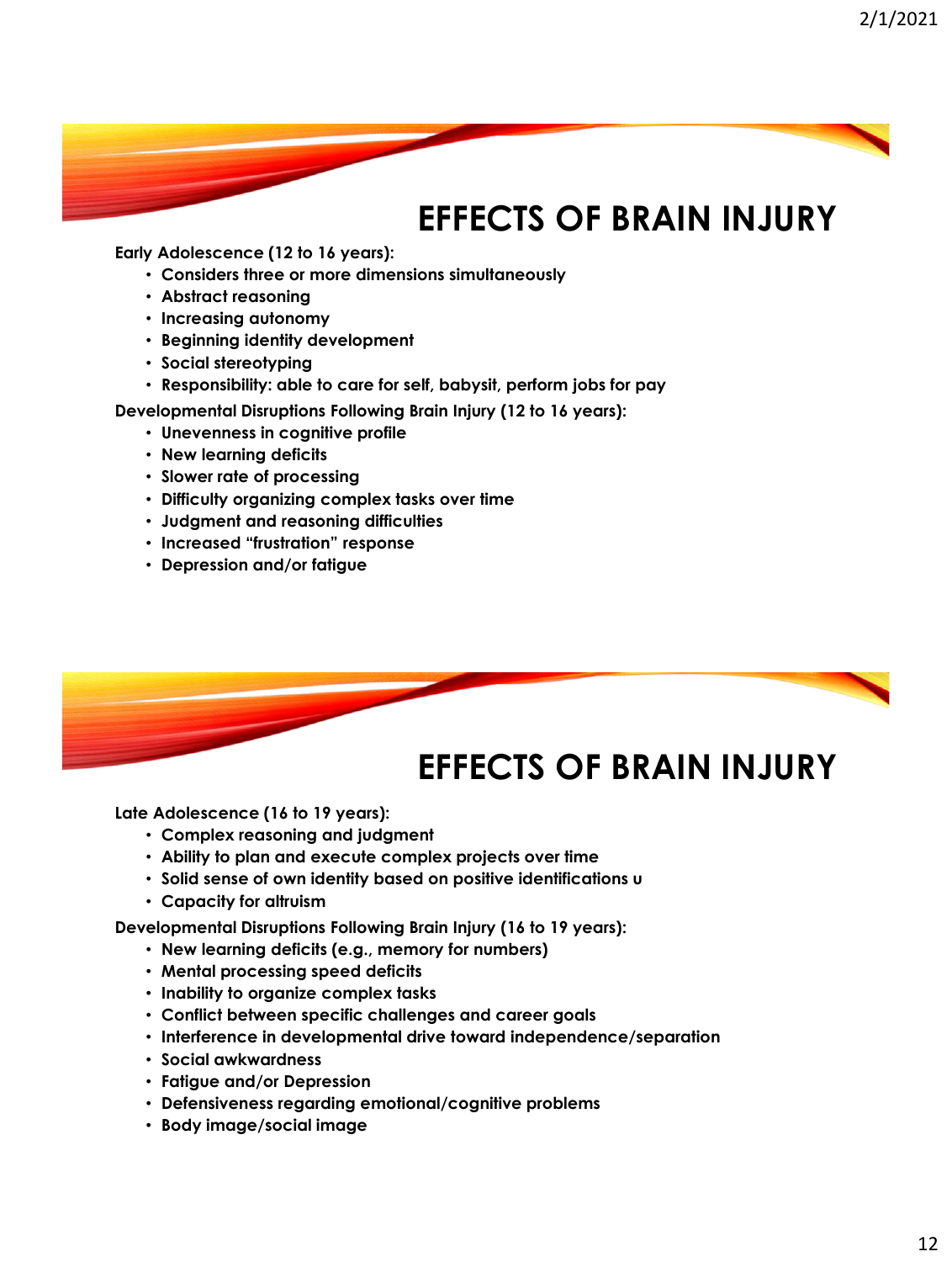2/1/2021

# **TREATMENT APPROACHES**





#### *\*THE HUMAN BRAIN PRODUCES NEW CONNECTIONS!!!!\**

- **Until the 1970s it was commonly thought that the nervous system was essentially fixed.**
- **1998 – Fred Gage & Peter Erikkson**
- **Plasticity – the brain's ability to rewire and alter brain tissue for the purpose of adapting to changes externally or internally<sup>2</sup>**
- **Structural plasticity – the change of physical structures by the brain due to environmental stimuli or injury**
- **Functional plasticity – the brain's ability to alter function from one area to another due to damage**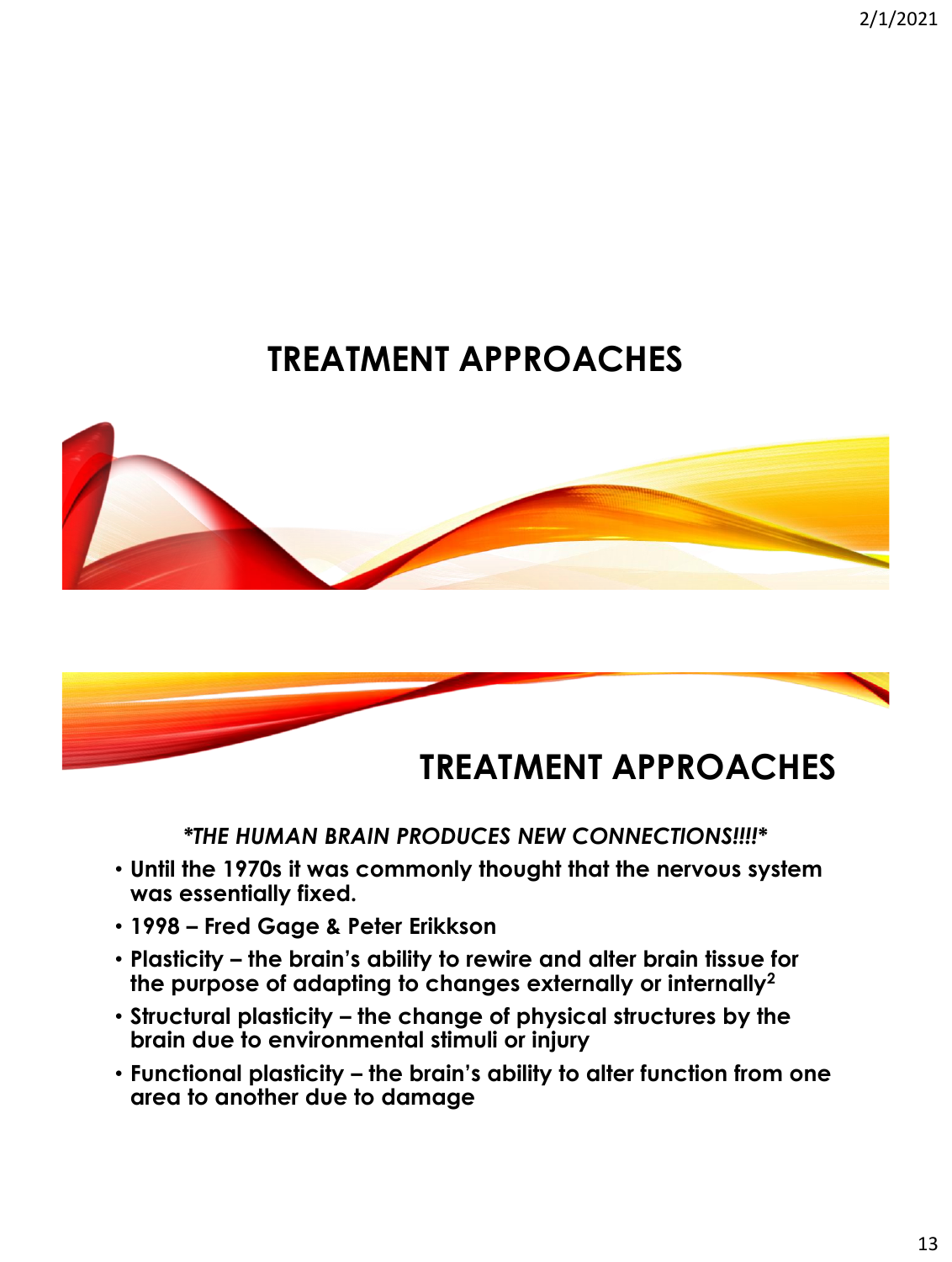#### **Team Approach**

- **Primary Care**
- **Neuropsychology/Psychology**
- **Neuropsychiatry**
- **Rehabilitation Specialists**
	- **Physical Therapy**
	- **Occupational Therapy**
	- **Speech Therapy**
- **School**
- **Family**



#### **Medical Management**

- **Formal imaging (CT, MRI, etc.)**
- **Vestibular Disorders**
- **Neuropsychological testing to document symptoms**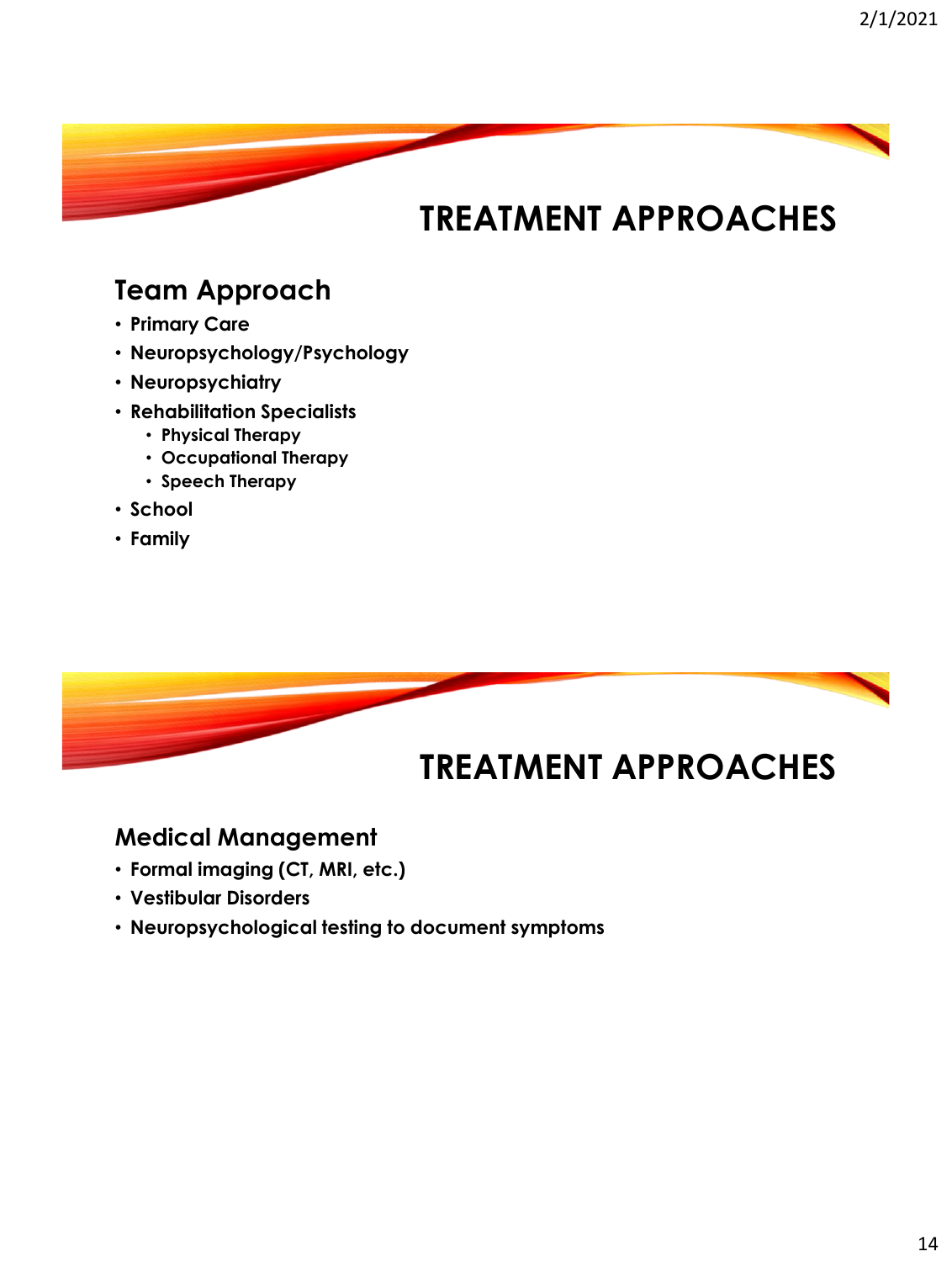#### **Medical Management**

- **Cardiopulmonary system** • **Parts of the brain controlling heart may be affected by injury**
- **Respiratory System** • **Trauma to the larynx/trachea**
- **Musculoskeletal System**
	- **spasticity**
- **Skin System**
	- **Lacerations, abrasions, pressure ulcers**
- **Gastrointestinal System**
	- **Increase in metabolism, poor coordination, dysphagia**
- **Neurological System**
	- **Headaches, seizures**



### **TREATMENT APPROACHES**

#### **Neuropsychological Evaluations**

- **Assess**
	- **Attention**
	- **Memory**
	- **Executive Functioning**
	- **Language**
	- **Visual-spatial**
	- **Adaptive skills**
- **Suggest treatment planning based on neuropsychological pattern of strengths and weaknesses**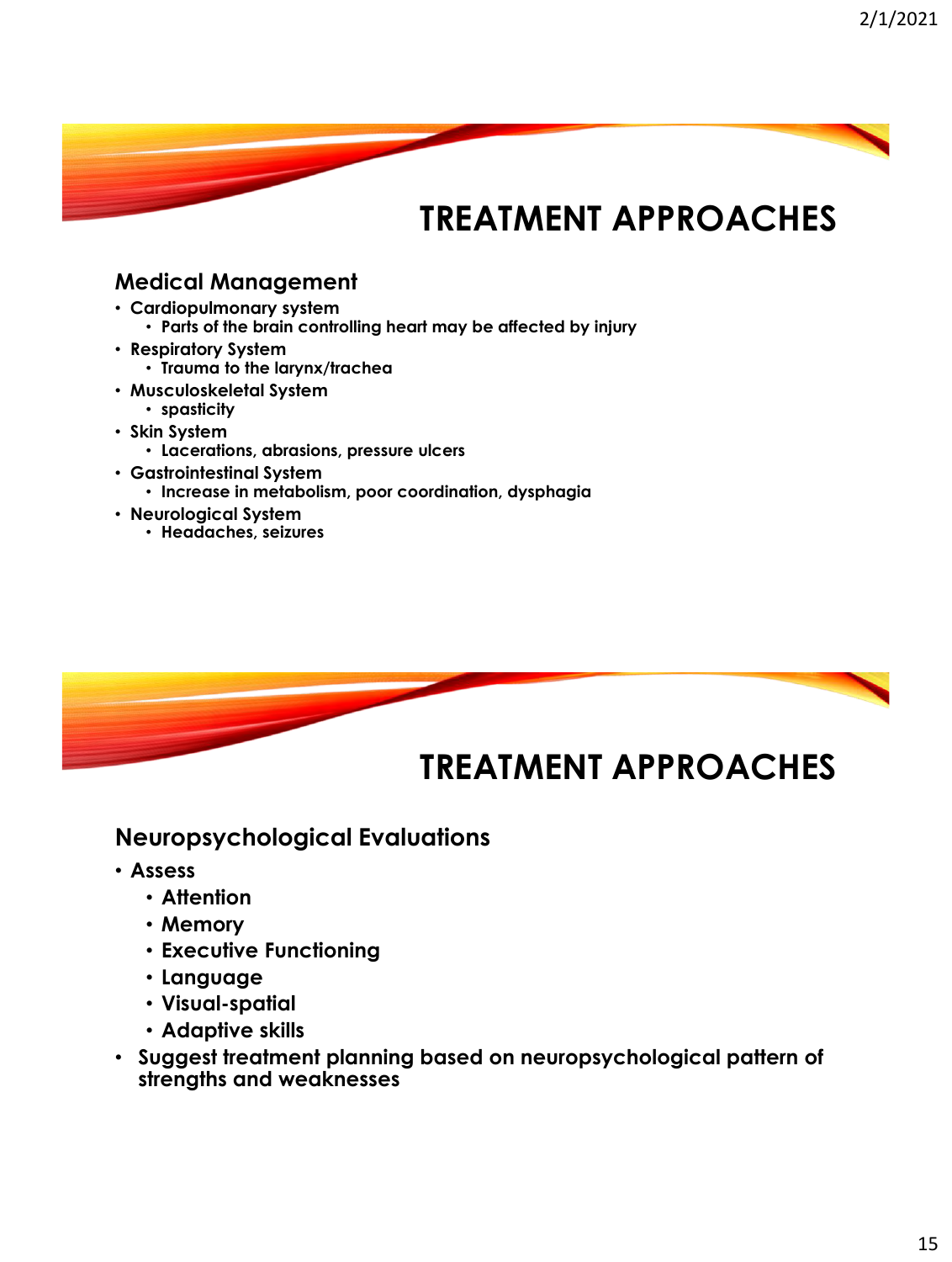#### **Psychiatric Management**

- **Psychiatric Manifestations may occur after Brain Injury and include:**
	- **Major depression**
	- **Anxiety**
	- **Bipolar disorder**
	- **Psychoses (Schizophrenia – like symptomatology)**
	- **Anxiety disorders – panic attacks, phobias, OCD**



#### **Therapies**

- **Physical Therapy**
- **Occupational Therapy**
- **Cognitive Therapy**
- **Speech Therapy**
- **Psychotherapy/Family Therapy**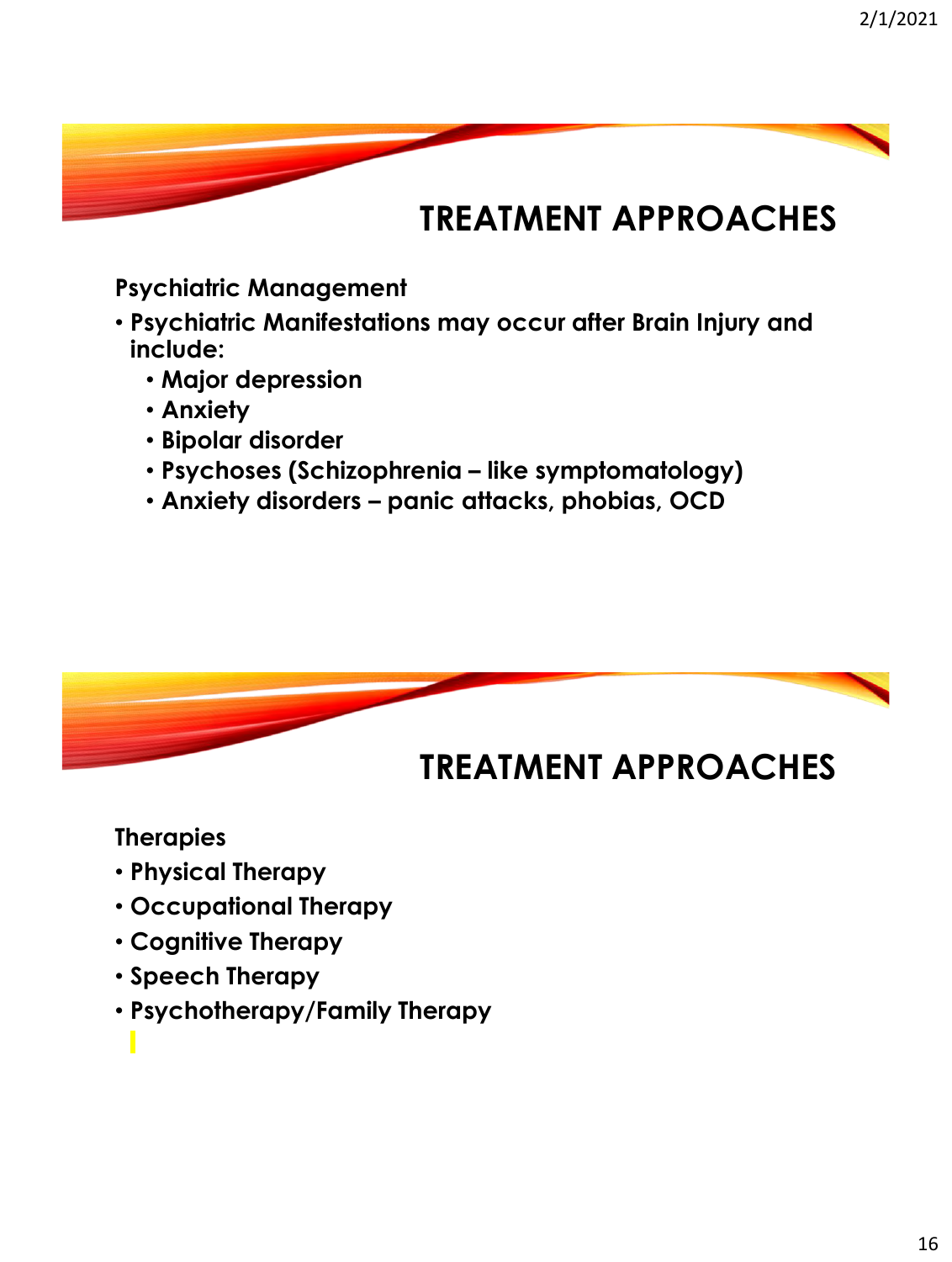**School Accommodations Individualized Education Plan (IEP) or 504 Plan Based on a child's physical and cognitive needs**

- **Motor Impairments**
- **Physical effects**
- **Feeding disorders**
- **Sensory impairments**
- **Communication impairments**



#### **School Accommodations**

- **Fatigue**
- **Medical issues**
- **Social/emotional or behavioral difficulties**
- **Family difficulties**
- **Post-school or vocational issues**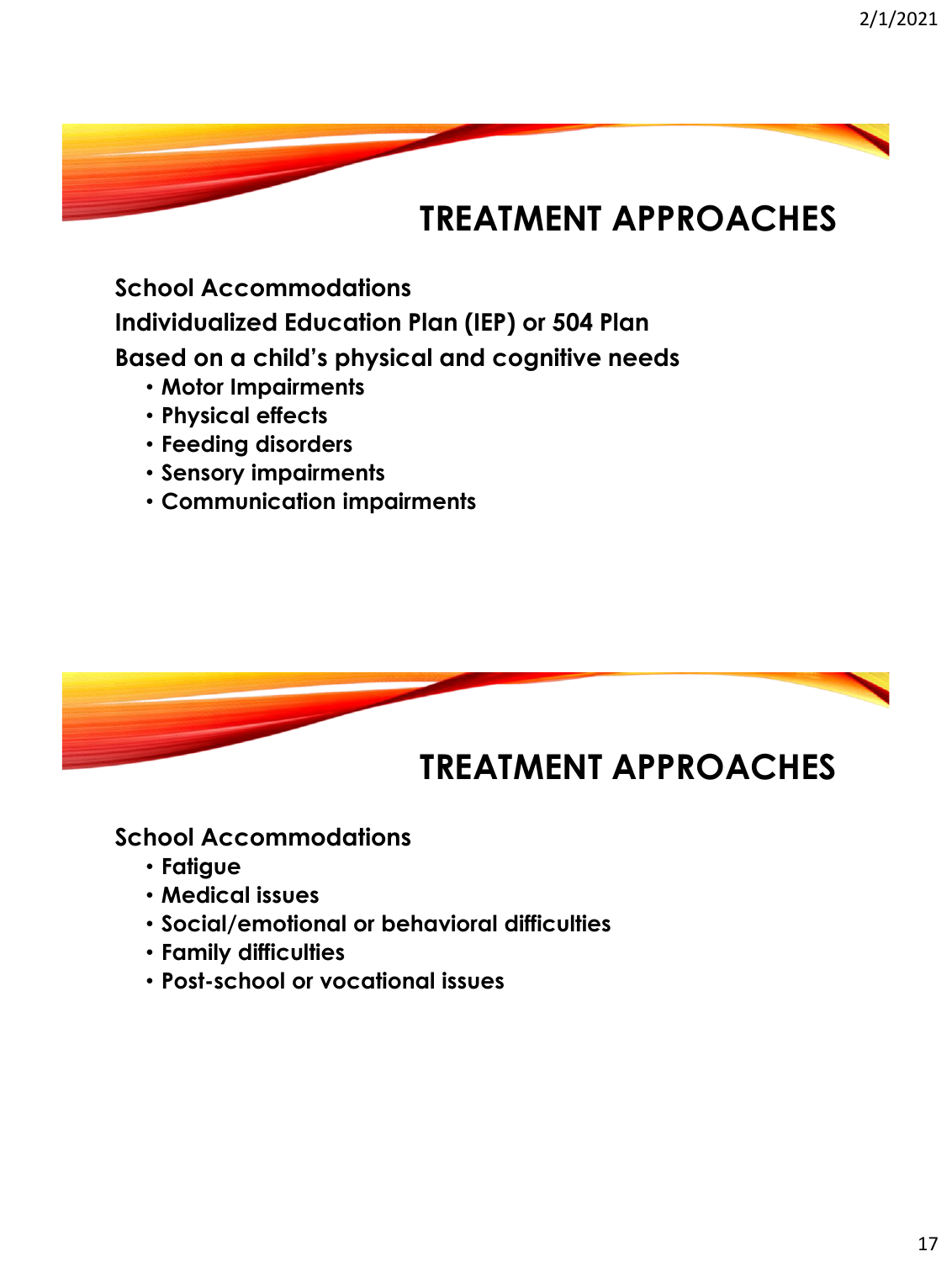**School Accommodations Cognitive/Learning Challenges**

- **Attention**
- **Memory**
- **Executive functioning**
- **Processing speed**
- **Splinter skills**



#### **School Accommodations**

**Attention and concentration**

- **Provide clear learning objectives**
- **Provide short, concise instructions**
- **Shorten assignments; divide work into smaller sections**
- **Provide nonverbal attention cues**
- **Provide breaks**
- **Reward on-task behavior**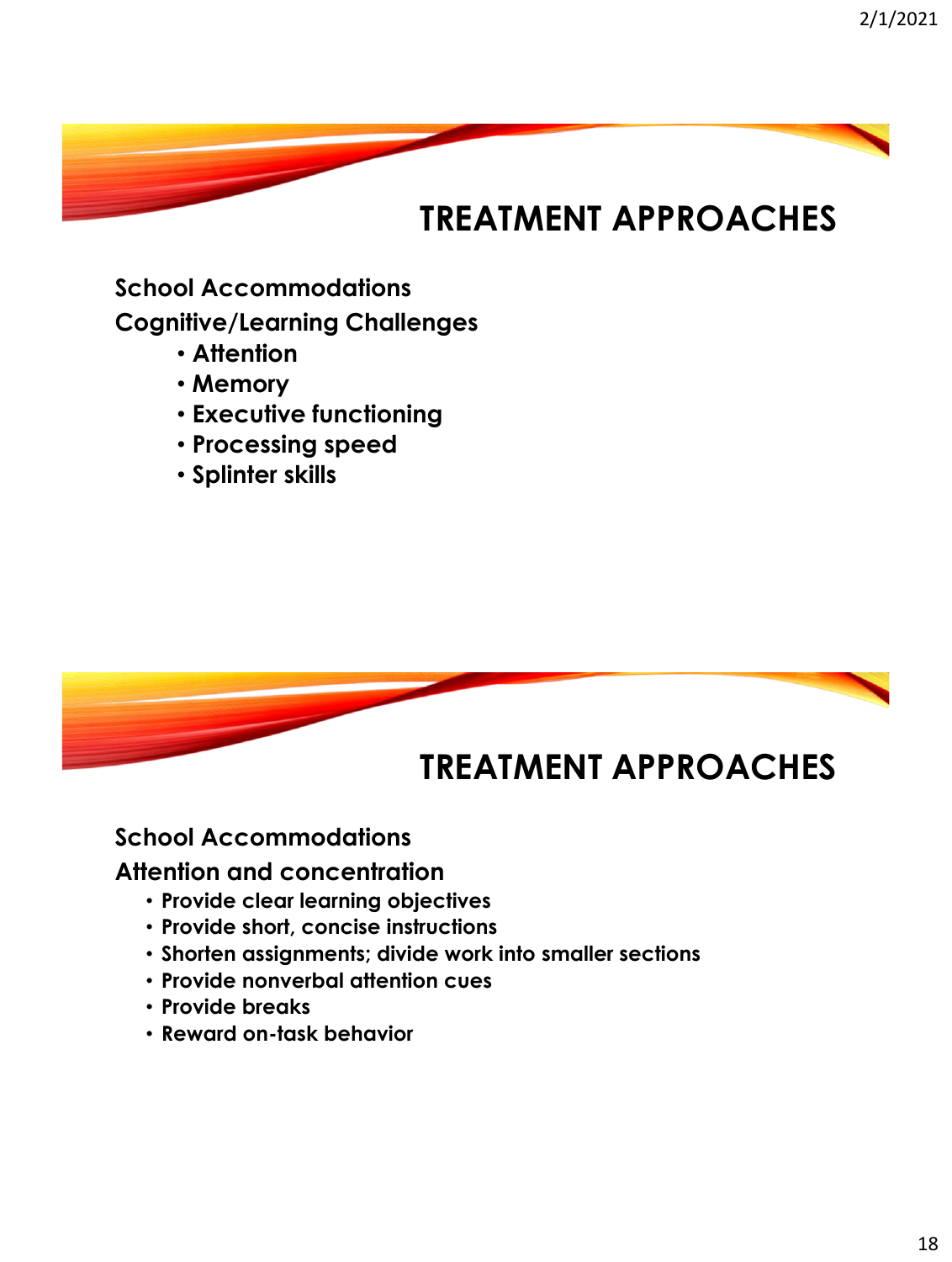#### **School Accommodations**

**Memory and learning problems**

- **Provide learning objective for each lesson**
- **Link newe information to relevant prior knowledge**
- **Provide hands-on learning opportunities**
- **Frequently repeat and summarize information**
- **Use organizers (preferably in written format)**
- **Provide an extra set of books for home**



### **TREATMENT APPROACHES**

#### **School Accommodations**

#### **Organization**

- **Provide templates for assignments, projects, and papers**
- **Provide visual schedules**
- **Provide assistance with homework planners**
- **Backpack check**
- **Provide assignments and notes on school wesite**
- **Utilize different colored notebooks for each subject**
- **Break down long-term projects into parts with specific timelines**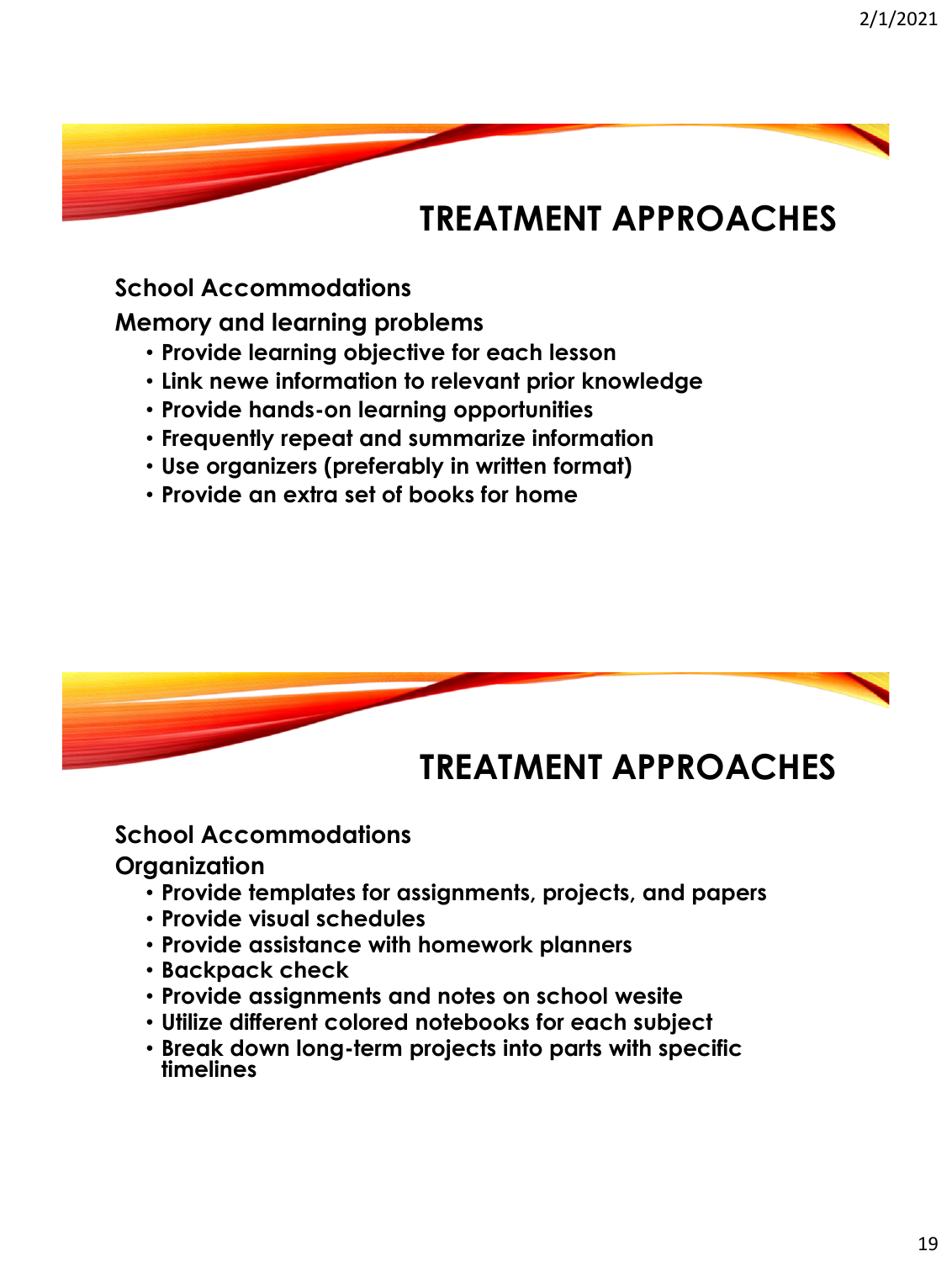#### **School Accommodations**

**Following directions**

- **Provide oral and written instructions (bi-modal learning)**
- **Highlight written directions**
- **Task-analyze directions into simple steps**



### **School Accommodations**

**Auditory-perceptual**

- **Limit amount of information presented**
- **Speak more slowly to allow for assimilation of information**
- **Provide visuals with auditory information (bi-modal learning)**
- **Use a buddy system to help repeat instructions**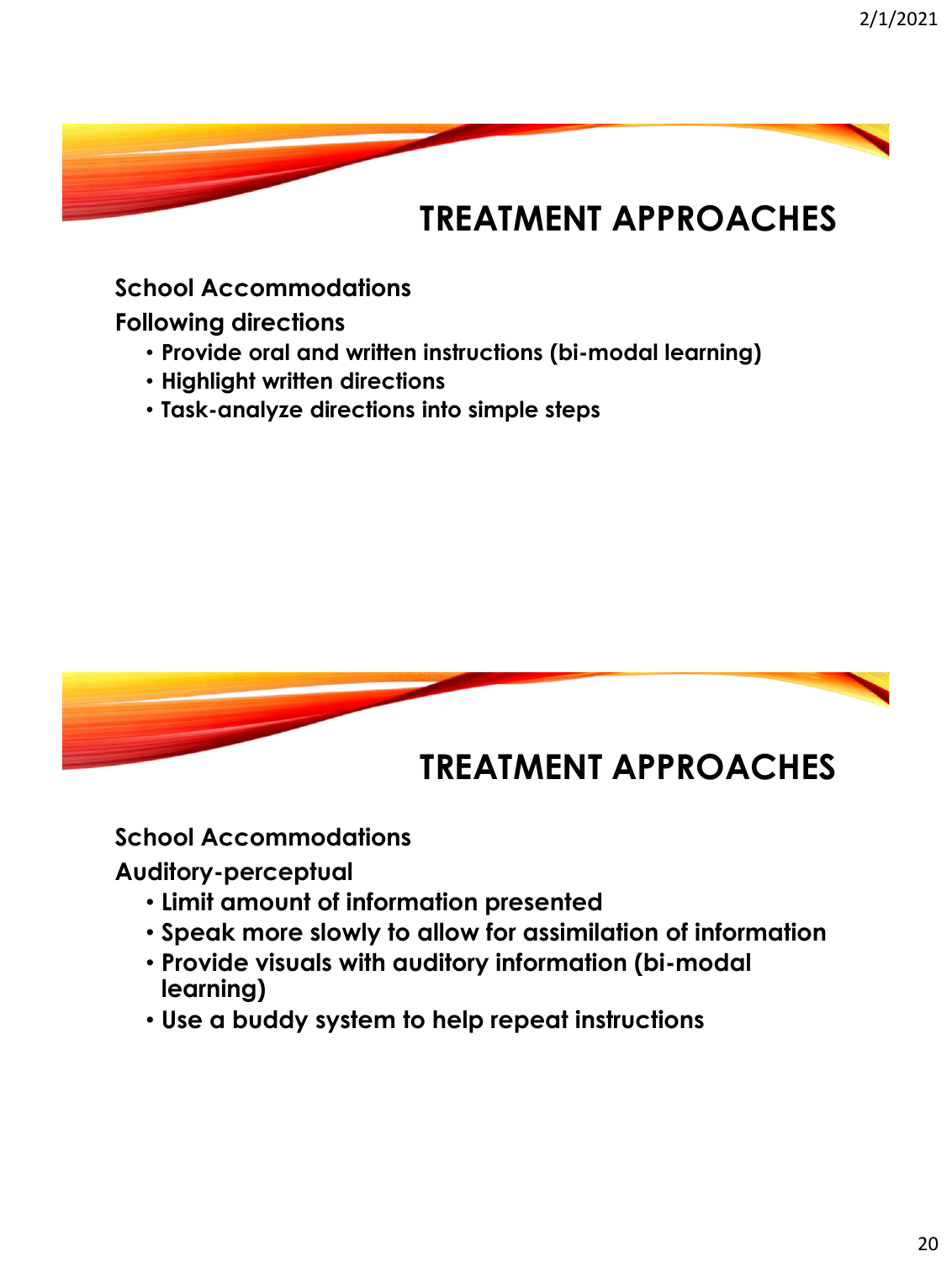**School Accommodations**

**Visual-perceptual**

- **Limit amount of information on one page**
- **Use large print**
- **Present materias on a slant**
- **Provide longer viewing times**
- **Offer seating close to the front**
- **Use arrows or cue words for orientation**
- **Provide maps or teach students to navigate new schedules**



#### **School Accommodations**

**Motor-Physical**

- **Use of assistive technology and adapted devices to provide better access**
- **Allow extra time for tasks and changing classes**
- **Adapted physical education**